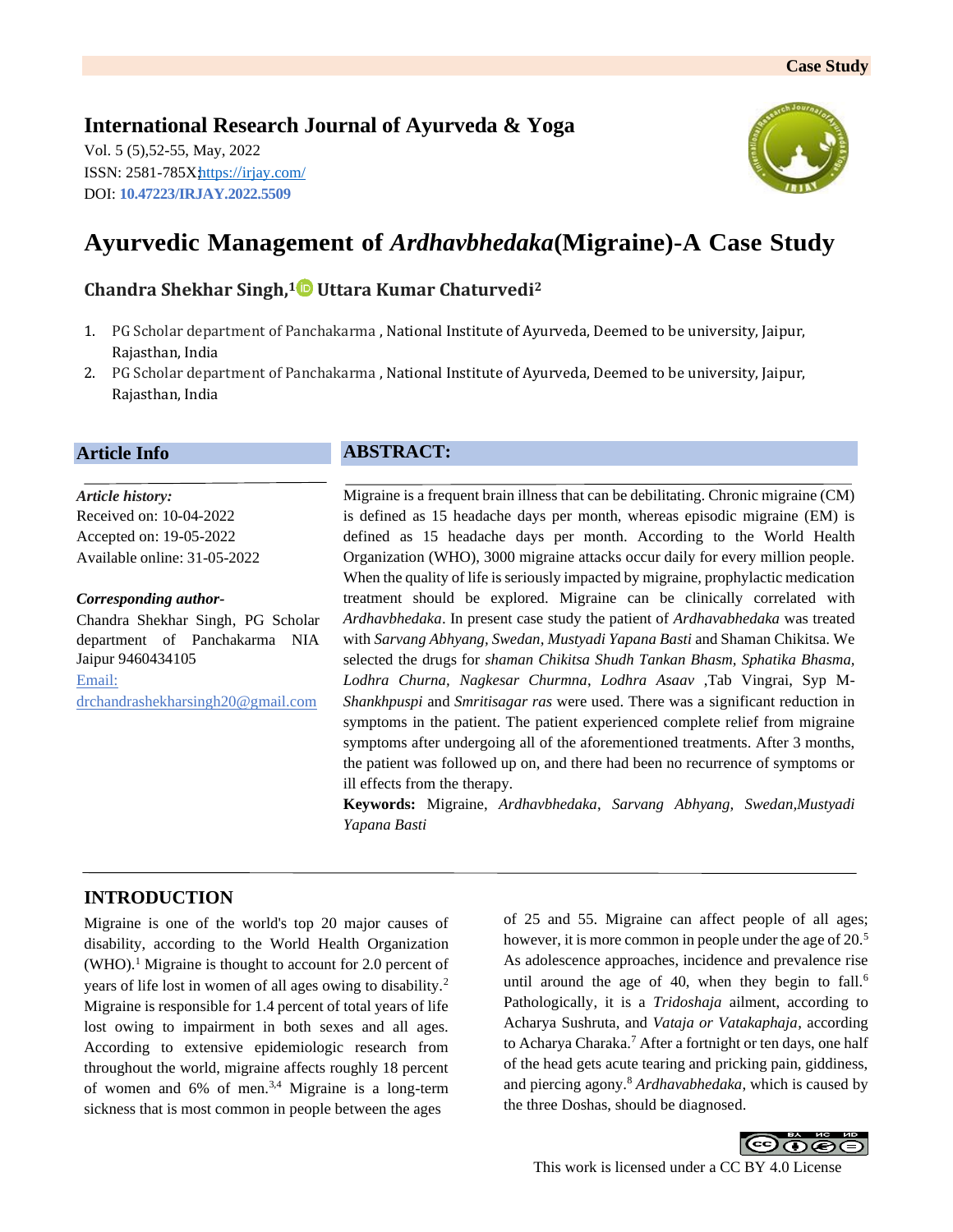#### **AIMS & OBJECTIVE**

To assess the effect of Ayurvedic treatment in the management of (*Ardhavbhedaka*) Migraine.

### **CASE REPORT**

A 24-year-old female patient presented to the hospital on 10/12/2021 with a three-year history of recurrent episodic continuous rhythmic unilateral headache with aura, predominantly in the temporal side, that became severe at night and was accompanied by nausea, vomiting, and vertigo. During and after the headache episode, she experienced heaviness of the eyes, severe photophobia, and severe phonophobia. Sleep disturbances, repeated mood swings, memory loss, and unpleasant awakenings plague her. She had been receiving allopathic treatment for a year but was unsatisfied. She practiced *samshana, vegdharana, diwaswapna adhika vyayama,* and *dhoopa sevana* on a regular basis. Sunlight, coffee, fermented foods, cheese, and Journey have all given her a headache. Her Ayurvedic treatment was scheduled for one month, and she showed improvement in her chief and accompanying problems throughout that time. Then, after a one-month follow-up period, the headache with aura phase subsided, along with remission of related symptoms such as nausea, vomiting, and vertigo. During the follow-up period, she did not take any medication.

#### **Investigation**

**Showing Baseline hematological investigations (before treatment)-** Lipid profile and Liver Function Tests were done, which revealed that Hemoglobin: 12.7 gm/dl, Total protein serum- 7.2gm/dl A/G ratio-1.9% Serum urea-15.0mg/dl ,SGOT - 22.0U/L, SGPT: 14.6U/L, Total bilirubin: 0.5 mg/dl, direct bilirubin: 0.2mg/d.

### **Showing Baseline haematological investigations (After treatment)**

Lipid profile and Liver Function Tests were done, which revealed that Lipid profile and Liver Function Tests were done, which revealed that Hemoglobin: 13.7 gm/dl, Total protein serum- 7.3 gm/dl A/G ratio-1.8% Serum urea-16.0mg/dl, SGOT - 27.02U/L, SGPT: 21.6U/L, Total bilirubin: 0.7 mg/dl, direct bilirubin: 0.2mg/d.

### **Treatment Protocol- Table no 1 Treatment Procedure given in patient**

#### **Outcome of the Treatment**

After reviewing the patient's condition after 15 days of treatment, it was discovered that all of the symptoms were greatly decreased after 15 days of treatment. Heaviness of the eyes, acute photophobia, frequent mood swings, sleep, and visual disruption symptoms all improved in the patient after 30 days, as did generalized weariness. Almost all of the symptoms decreased as a result of the treatment. The patient's functional capacity had improved significantly.

#### **DISCUSSION**

Migraine is classified as a psychosomatic condition. According to current data, 75% of people suffer from migraines as a result of stress. Psychological aspects such as *Manasa Santapa, Shoka*, and *Bhaya* are also cited in Ayurveda as causal factors of *Shirahshoola.<sup>9</sup>* In *Urdhavajatrugata Rogas, Nasyakarma* has been recommended as an important therapy procedure. A drug that is taken by mouth enters the head and expels the vitiated Doshas. *Vata-Kaphanashaka* and *Vedana sthapaka*, or pain-relieving qualities, are found in *Bruhat Jivkadya tailam. Vata Kapha prakopa*, as well as Raja and *Tama manasik* dosha *prakopa,* may be found in Ardhavabhedaka*. <sup>10</sup>* As a result, the treatment should be focused toward removing *doshaprakopa* from *Shirapradesh.* Godanti Bhasma is an ayurvedic mineral medication made from Gypsum. *Godanti Bhasma* is important in Ayurvedic medicine because it acts as a PARACETAMOL and reduces fever quickly. Fever and headache symptoms start between 30 minutes to 2 hours. *Godanti bhasma* relieves headaches and is helpful for migraine and trigeminal neuralgia sufferers. It can be used alone or in combination with MISHRI to treat headaches (Sugar). *Mustadi yapana basti* is used to *Katishoola* (backache), pain in the thigh and calf region, headache, and *Vatarakta* are some of the conditions it can help with (various diseases of rheumatic spectrum). It also possesses the *Rasayana* quality. It can stop *Vata vyadhi* pathogenesis by eliminating *Margavarodha* by channel purification and *Dhatukshaya* through its *Brihmana* virtue. The majority of *Majja and Asthi pradoshaj vikara* (bone and bone marrow abnormalities) can be treated with *Mustadi yapana basti*. 12

### **CONCLUSION**

*Ardhavabhedaka* is a psychosomatic condition that has both Sharira and *Manas Dosha Dushti*, according to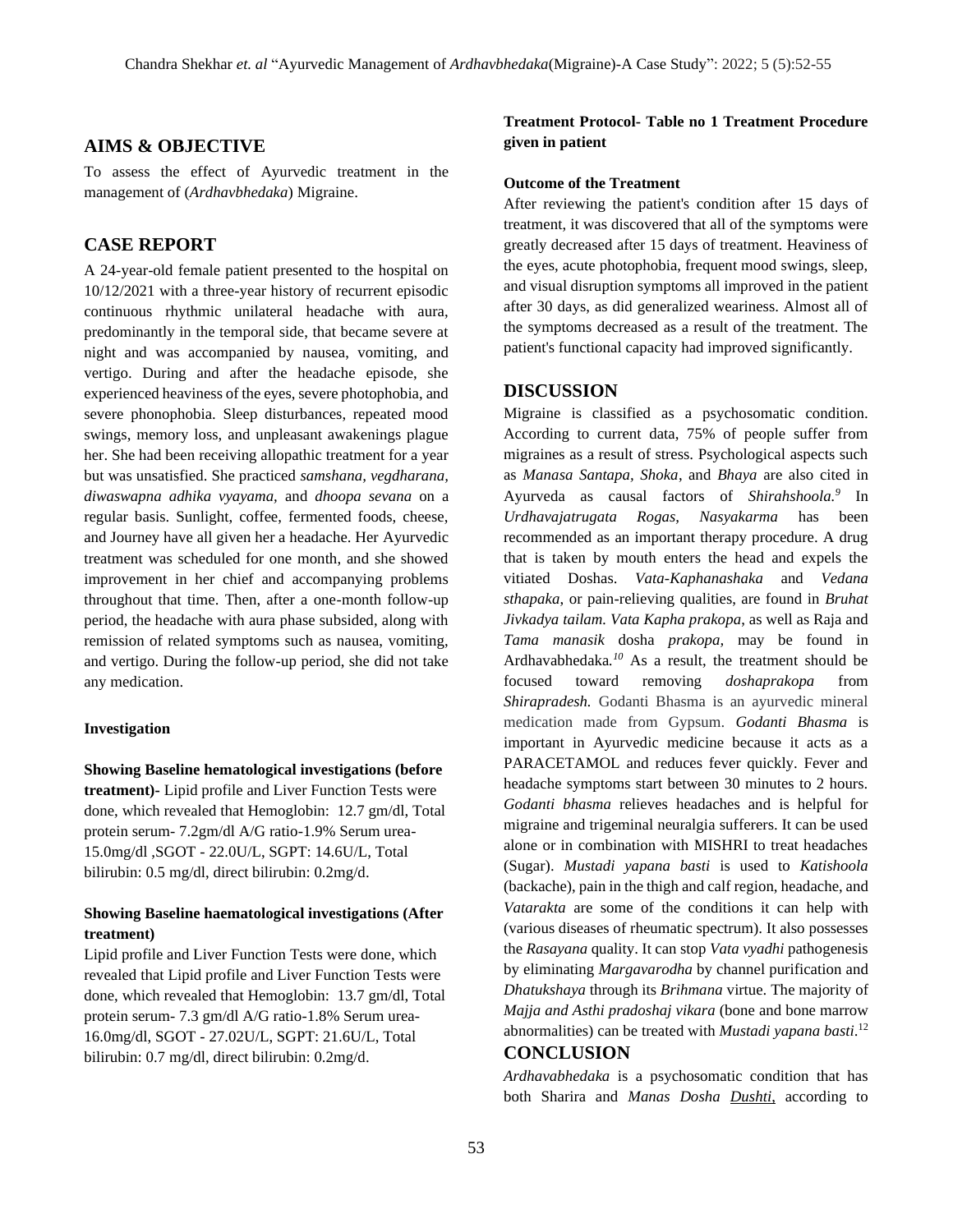Ayurvedic classics. Emotional stress, anxiety, tension, and other psychological elements all have a part in the etiopathogenesis of migraine headaches. In *urdhvajatrugata rogas* like *Ardhavabhedaka, Nasya Chikitsa* and *Mustadi yapana basti* are really beneficial. *Ardhavabhedaka* required Shamana Chikitsa for both the *sharira and Manas doshas.* Ayurveda can be used to successfully cure *Ardhavabhedaka*. It is possible to prevent or minimize the severity of disease recurrence.

# **Acknowledgements:- Nil Conflict of Interest – None Source of Finance & Support - Nil**

# **ORCID**

*Chandra Shekhar Singh***,** , <https://orcid.org/> 0000-0001-7277-6340

# **REFERENCE**

- 1. Leonardi M, Steiner TJ, Scher AT, Lipton rb. The global burden of migraine: measuring disability in headache disorders with WHO's Classification of Functioning, Disability and Health (ICF). J Headache Pain. 2005 Dec;6(6):429-40. Epub 2005 Dec 15.
- 2. Lyngberg AC, rasmussen BK, Jorgensen T, et al. Incidence of primary headache: a Danish epidemiologic follow-up study. Am J Epidemiol 2005; 161(11):1066- 73
- 3. Stovner L, Hagen K, Jensen r, et al. The global burden of headache documentation of headache prevalence and disability worldwide. Cephalalgia 2007;27(3): 193- 210
- 4. Stewart WF, Linet MS, Celentano DD, et al. Age- and sexspecific incidence rates of migraine with and without visual aura. Am J Epidemiol 1991;134 (10):1111-20
- 5. Abu-Arefeh I, russell G. Prevalence of headache and migraine in schoolchildren. BMJ 1994; 309(6957):765- 9.
- 6. Bigal ME, Liberman JN, Lipton rB, et al. Age- dependent prevalence and clinical features of migraine. Neurology 2006; 67(2):246-51.
- 7. Acharya YT, Sushruta Samhita of Sushruta with Nibandhsangraha Commentry of Dalhana Acharya, Uttartantra. 3rd ed., Ch.25, Ver.15-16. Varanasi: Chaukhambha Surbharati Prakashan; 2014.
- 8. Acharya YT, ed. Charak Samhita of Ag- nivesha with Ayurveda Dipika commentary of Chakra- panidatta, Siddhisthana. Ch. 9, Ver.75, Reprint edition. Varanasi:Chaukhambha Prakashan;2011.
- 9. [https://www.ijrams.com/uploads/185/6749\\_pdf.pdf](https://www.ijrams.com/uploads/185/6749_pdf.pdf)
- 10. Chaudhari, V., Rajagopala, M., Mistry, S., & Vaghela, D. B. (2010). Role of Pradhamana Nasya and Trayodashanga Kwatha in the management of Dushta Pratishyaya with special reference to chronic sinusitis. *Ayu*, *31*(3), 325–331. <https://doi.org/10.4103/0974-8520.77165>
- 11. [https://www.ayurtimes.com/godanti-bhasma-benefits](https://www.ayurtimes.com/godanti-bhasma-benefits-medicinal-uses-dosage-side-effects/)[medicinal-uses-dosage-side-effects/](https://www.ayurtimes.com/godanti-bhasma-benefits-medicinal-uses-dosage-side-effects/)
- 12. [https://www.sciencedirect.com/science/article/pii/S09759](https://www.sciencedirect.com/science/article/pii/S0975947616300456) [47616300456](https://www.sciencedirect.com/science/article/pii/S0975947616300456)

**How to cite this article:** Singh C.S, Chaturvedi U.K "Ayurvedic Management Of *Ardhavbhedaka*(Migraine)-A Case Study " IRJAY.[online]2022;5(5);52-55. Available from[: https://irjay.com](https://irjay.com/) DOI link- https://doi.org/10.47223/IRJAY.2022.5509